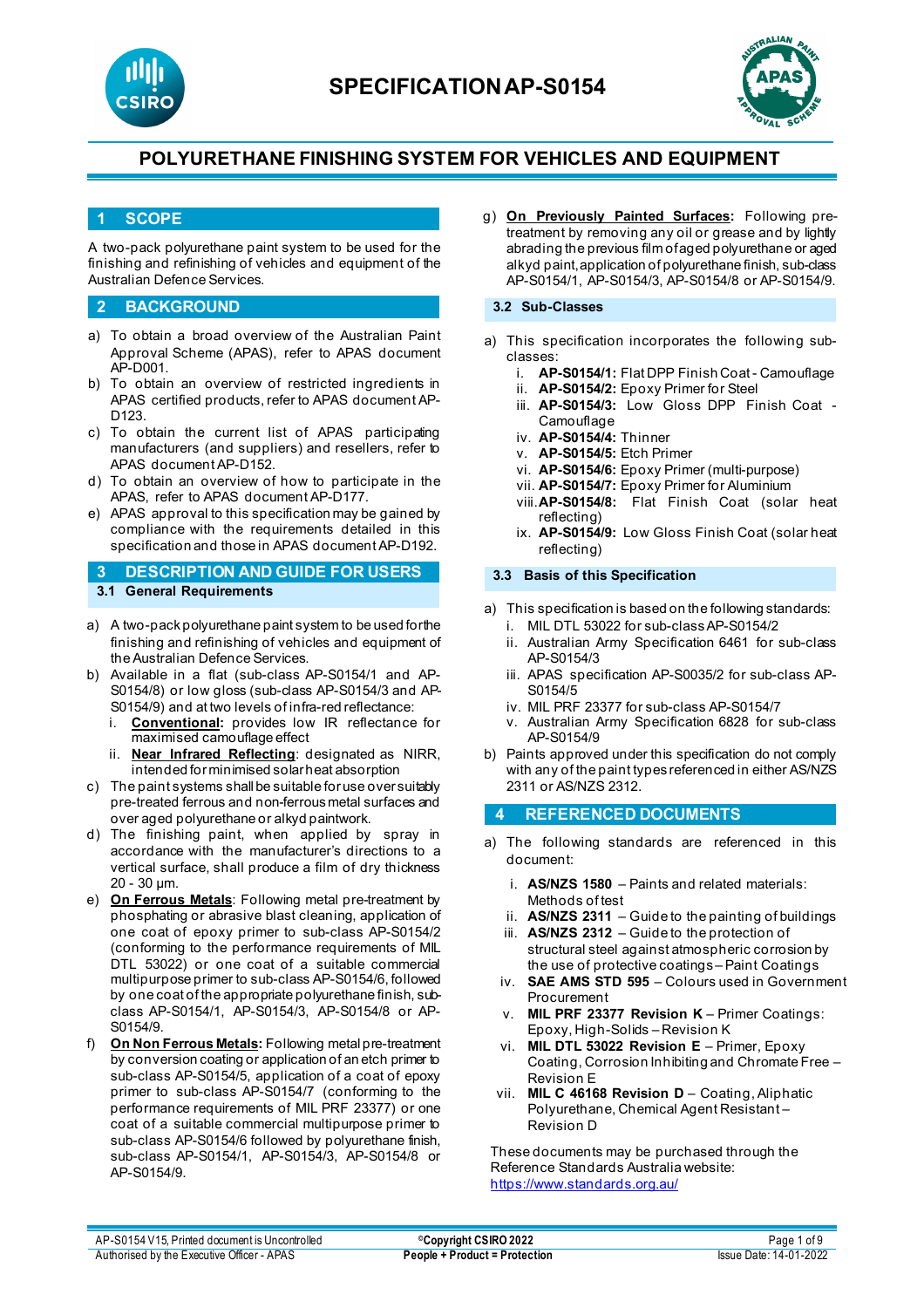





viii. **The Poisons Standard October 2021**: Standard for the Uniform Scheduling of Medicines and Poisons (SUSMP) No. 34, Part 2: Control on Medicines and Poisons, Section Seven / Appendix I Paint or Tinters

This document is available from the Australian Government Federal Register of Legislation web site at: <https://www.legislation.gov.au/Details/F2021L01345>

- b) The following APAS documents are referenced in this document:
	- i. AP-D001 Rules Governing How APAS® Operates
	- ii. AP-D123 Restrictions on Ingredients in Product
	- Formulations iii. AP-D152 APAS<sup>®</sup> Participating Manufacturers and Resellers
	- iv. AP-D177 Rules Governing How Product Manufacturers participate in APAS®
	- v. AP-D181 Volatile Organic Compounds (VOC) Limits
	- vi. AP-D192 Rules Governing APAS® Product Certification Scheme
	- vii. AP-S0035/2 Etch Primer for Zinc and Zinc/Aluminium Coated Metals – One pack etch primer, chromate-free

All APAS documents and specifications are available for download from the APAS website: <https://vs.csiro.au/apas/documents/> <https://vs.csiro.au/apas/specifications/>

## **5 COMPOSITIONAL REQUIREMENTS 5.1 Binder**

- a) The polyurethane finish sub-classes (AP-S0154/1, AP-S0154/3, AP-S0154/8 and AP-S0154/9) shall typically be supplied in two components.
- b) One component shall consist essentially of orthophthalic trimethylol propane polyesters combined with pigments and solvents. The second component shall consist essentially of an aliphatic polyisocyanate dissolved in solvents. The two components shall be mixed in a simple volume ratio.

### **5.2 Volatiles**

- a) Although not restricted by this specification, the volatile component is typically hydrocarbon-based solvents.
- b) For VOC content restrictions, refer to APAS document AP-D181.

### **5.3 Pigmentation**

- a) The pigmentation shall be chosen to impart the properties detailed in clause 10, Table 1 below.
- b) Some colours (e.g., reds, oranges or yellows) may variously contain lead or chromate-based pigments qualifying specific Schedule status according to the SUSMP. Such colours shall be clearly identified in accordance with local legislation and regulations.

## **5.4 Colour**

a) Products approved under this specification are normally available in a wide range of colours, including camouflage colours and colours suitable for producing a disruptive pattern (DPP) finish such as Camouflage Green (Olive Drab), Camouflage Brown, Black, Pilbara Brown as well as Olive Drab, White and Off White.

### **6 PRODUCT APPROVAL REQUIREMENTS 6.1 General Requirements**

a) The product and its application for approval shall comply with the relevant requirements of APAS document AP-D192 during the life of the approval.

#### **6.2 Technical Requirements**

- a) Tests are to be carried out under the routine conditions of AS/NZS 1580.101.5 unless otherwise specified.
- b) Panels are to be cured for 24 hours before testing unless otherwise specified.
- c) **Finishing Products:** sub-classes AP-S0154/1, AP-S0154/3, AP-S0154/8 and AP-S0154/9 - **all** testing shall be performed in accordance with clause 10, Table 1 and clause 11, Table 2 below.
- d) **Priming Products:** sub-classes AP-S0154/2, AP-S0154/5, AP-S0154/6 and AP-S0154/7 - initial testing shall be performed in accordance with the tests detailed in clause 10, Table 1 under the heading **Individual Component Testing**.
- e) The primer shall subsequently be included in some tests involving the coating system and satisfactory test results as part of the coating system tested will allow granting of approval to the particular primer used.
- f) Subject to compliance with all the requirements of this specification, the level of Approval appropriate to the application shall be given to the system.
- g) Due to the extremely hazardous nature of the chemicals used in the tests in Clause 7 and Clause 9, the test procedure detailed in these clauses shall be performed by the Land Division of DSTG. The following contact information is current until  $30<sup>th</sup>$  June 2022 after which time the details will be updated to reflect impending divisional changes:

Ms Sue Pantelidis Land Division, DSTG Email[: sue.pantelidis@defence.gov.au](mailto:sue.pantelidis@defence.gov.au)

**6.3 Health and Safety Requirements**

- a) The manufacturer's Safety Data Sheet (SDS) must be studied closely prior to using the product and complied with during use of the product.
- b) This paint is based upon polyurethane resins which rely on isocyanate curing agents. Appropriate precautions should be taken during application and cure. Avoid contact with the skin by the use of protective clothing and barrier cream. Isocyanates can cause severe irritation to eyes and respiratory tract necessitating strict attention to safety.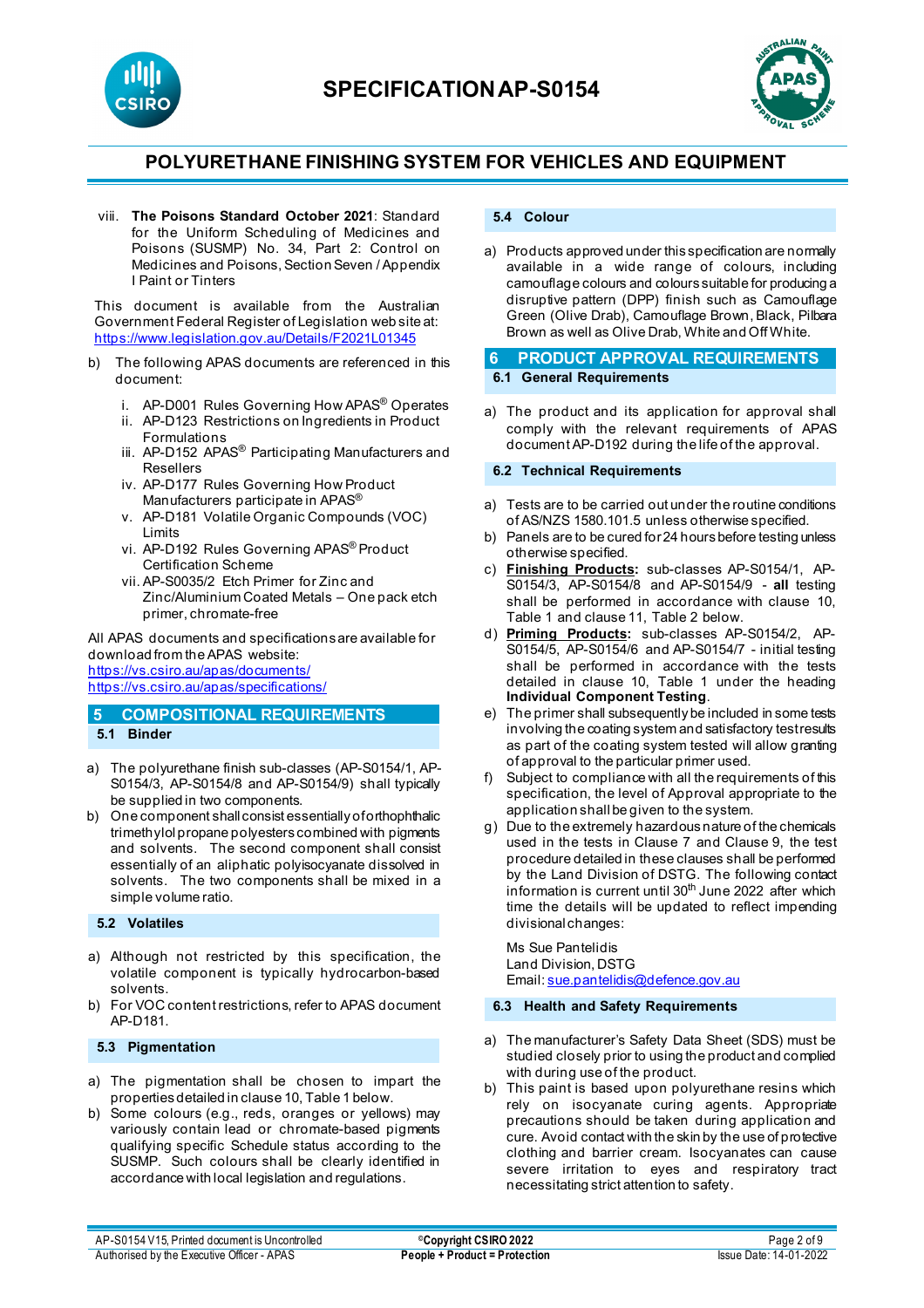





- c) Since the paint contains hydrocarbon solvents, the paint components are flammable and should be stored away from all sources of heat or ignition. Containers should be resealed immediately after use and good ventilation provided during use to minimise the risk of fire or explosion and the long-term toxic effects of absorption of the vapour into the lungs.
- d) Care should be taken to avoid contact with the skin by the use of protective clothing and barrier cream. All pumping equipment should be adequately earthed.
- e) Products intended for sale in Australia shall comply with all the requirements of the SUSMP. Products intended for sale in other countries shall comply with all local WHS and environmental requirements.
- f) The product shall comply with all requirements of clause 6.3 and 6.4 of APAS document AP-D192.

### **7 APPENDIX A**

### **Chemical Agent Simulant Resistance**

**NOTE:** Due to the extremely hazardous nature of the chemicals used in this test, the test procedure detailed in this appendix shall be performed by the Land Division of DSTG - refer to contact information in clause 6.2 g).

#### 7.1 **Panel Preparation**

- 7.1.1 Coat by spraying both sides of four steel panels, 100 x 20 x 1.2 mm, with the coating system to a dry film thickness of between 40 and 70μm.
- 7.1.2 If necessary, to obtain correct film thickness, thin with the recommended solvent supplied by the manufacturer.
- 7.1.3 Age the films at room temperature for 7 days before test.

#### 7.2 **Test Procedure**

- 7.2.1 Weigh the coated panels to the nearest 0.1 mg and immerse duplicate panels to a depth of 75 mm in each chemical agent simulant (tri-propyl phosphate, practical grade for GF agent and tetrachloroethylene, reagent grade for HD Agent).
- 7.2.2 After 60 minutes, remove the panels from the simulants, rinse thoroughly with a stream of isopropyl alcohol from a wash bottle, blot dry with absorbent paper and reweigh the panels between 10 and 15 minutes after removal from the simulants.
- 7.2.3 Calculate the mass gain in milligrams.

## **8 APPENDIX B**

**Resistance to Fluids**

### 8.1 **Water Resistance**

8.1.1 When a film of the paint, applied over Epoxy Primer sub-class AP-S0154/2, is allowed to dry for 7 days, immersed in distilled water for 7 days, removed and allowed to dry for 18 hours, and then examined, the film shall show no defects and shall appear identical with an un-immersed panel, similarly prepared.

#### 8.2 **Mineral Oil Resistance**

8.2.1 When a film of the paint, applied over Epoxy Primer sub-class AP-S0154/2, is allowed to dry 7 days, immersed in mineral oil at  $50 \pm 2^{\circ}$ C for 7 days, removed, dried and examined, the film shall show no defects and shall appear identical with an unimmersed panel, similarly prepared.

### 8.3 **Petroleum Spirit Resistance**

8.3.1 When a film of the paint, applied over Epoxy Primer sub-class AP-S0154/2, is allowed to dry for 7 days, immersed in petroleum spirit for 7 days, removed, dried and examined, the film shall show no defects and shall appear identical with an un-immersed panel, similarly prepared.

#### 8.4 **Acid Resistance**

8.4.1 When a film of the paint, applied over Epoxy Primer sub-class AP-S0154/2, is allowed to dry for 7 days, spotted with a 30 - 50 mm diameter spot of 10 % acetic acid (by volume), which shall then be covered with a watch-glass and allowed to stand for 1 hour, rinsed with water and dried, the spotted area shall show no defects and shall appear identical with the unspotted surroundings.

#### **9 APPENDIX C**

#### **Chemical Agent Resistance**

**NOTE:** Due to the extremely hazardous nature of the chemicals used in this test, the test procedure detailed in this appendix shall be performed by the Land Division of DSTG - refer to contact information in clause 6.2 g).

#### 9.1 **Panel Preparation**

- 9.1.1 Spray two 75 x 75 x 1.2 mm steel panels, with epoxy primer conforming to sub-class AP-S0154/2 to a dry film thickness of 23 - 28 um.
- 9.1.2 Air dry 2 hours and spray on the finish to be tested to a dry film thickness of 46 - 56 µm.
- 9.1.3 Age the films for 7 days before testing.

#### 9.2 **Test Condition**

- 9.2.1 Because the desorption rate of agents from paint is temperature dependent, all agent tests will be conducted at 25°C.
- 9.2.2 Toxic materials are used in this testing; therefore, all work will be performed in an approved fume hood.

#### 9.3 **Test Apparatus**

- 9.3.1 In the fume hood, use a short length of tubing, not exceeding 50 mm, to attach an apparatus similar to that shown in Figure 1 to a sampling bubbler similar to that shown in Figure 2 filled with 5 mL diethyl phthalate. Refer to page 8 of this specification for Figures 1 and 2.
- 9.3.2 The inlet of the apparatus should be supplied with dry air. Connect the outlet of the bubbler to a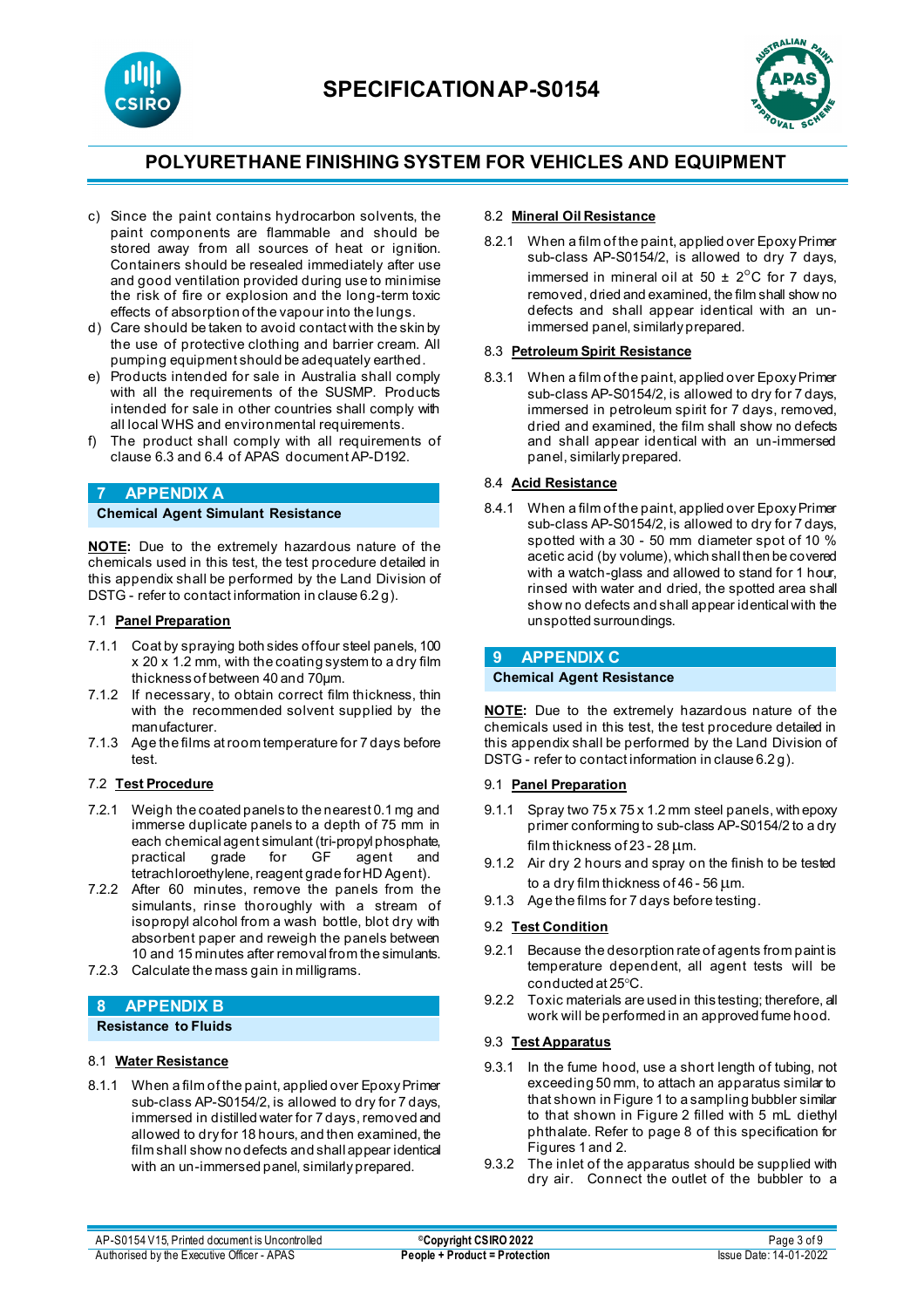



vacuum line in the hood with a 1L per minute critical orifice between the bubbler and the vacuum line.

## 9.4 **Test Procedure**

- 9.4.1 Using separate panels for each of the agents detailed in clause 7, Appendix A and using a soft lead pencil so that the coating is not damaged, outline a circle 30 cm² in area near the centre of the panel.
- 9.4.2 Using a micro-syringe, place 30 mL of the chemical agent in 1 µL drops within the 30 cm² area so that the entire area is evenly covered.
- 9.4.3 After 30 minutes remove the agent from the surface by directing a stream of isopropanol (reagent grade) onto the panel.
- 9.4.4 Use a series of such washes and after the final rinse, continuously monitor the panel until the isopropanol has evaporated.
- 9.4.5 Place the panel in the test apparatus and start sampling.
- 9.4.6 Draw dry air into the inlet of the test apparatus, over the contaminated film and through the bubbler and critical orifice. Any agent vapours emitted are picked up by the air stream and absorbed in the diethyl phthalate in the bubbler.
- 9.4.7 After sampling continuously for 24 hours, analyse the diethyl phthalate for the presence of agent using the methods detailed in the Appendix of MIL C 46168.
- 9.4.8 Determine the amount of agent recovered in micrograms.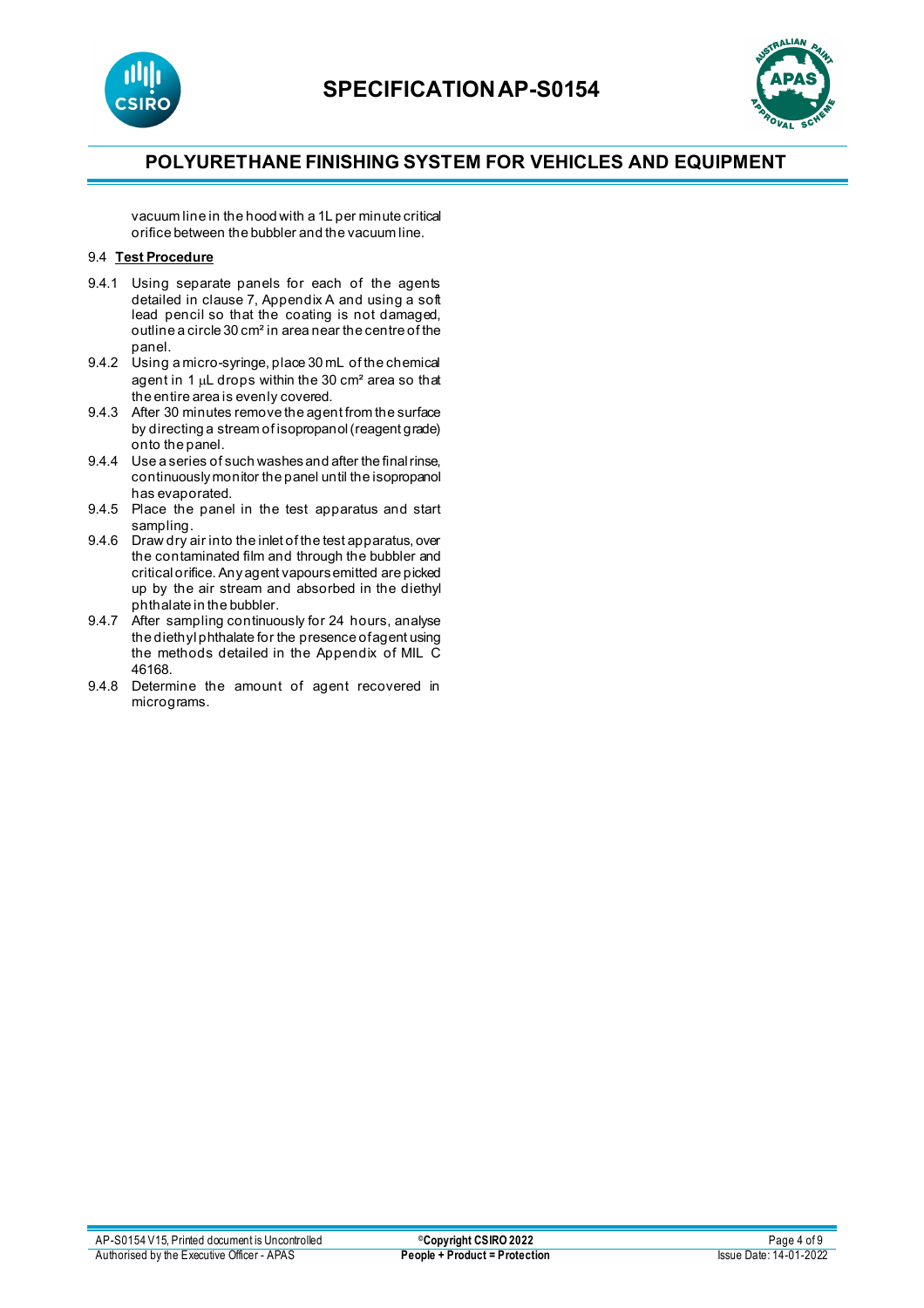



## **10 TABLE 1: PERFORMANCE PROPERTIES**

| <b>TEST</b>                                                                                                                                | <b>AS/NZS</b><br>1580<br><b>METHOD</b> | <b>REQUIREMENTS</b>                                                                                                                                                                                                                                                                            |
|--------------------------------------------------------------------------------------------------------------------------------------------|----------------------------------------|------------------------------------------------------------------------------------------------------------------------------------------------------------------------------------------------------------------------------------------------------------------------------------------------|
| Individual Component Testing - To be carried out on both Part A and Part B components<br>- Applicable to ALL sub-classes except AP-S0154/4 |                                        |                                                                                                                                                                                                                                                                                                |
| Preliminary Examination                                                                                                                    | 103.1                                  | To be readily reincorporated. Shall be free of coarse particles, gel<br>and foreign matter.                                                                                                                                                                                                    |
| Density                                                                                                                                    | 202.1                                  | To be recorded.                                                                                                                                                                                                                                                                                |
| Non-volatile Content                                                                                                                       | 301.1                                  | To be recorded.                                                                                                                                                                                                                                                                                |
| <b>Fineness of Grind</b>                                                                                                                   | 204.1                                  | <b>AP-S0154/1:</b> Maximum 45 $\mu$ m.<br>AP-S0154/2: Maximum 75 µm.<br>AP-S0154/3: Maximum 25 um.<br>AP-S0154/4: Not applicable.<br>AP-S0154/5: Maximum 75 um.<br>AP-S0154/6: Maximum 75 µm.<br>AP-S0154/7: Maximum 75 µm.<br>AP-S0154/8: Maximum 45 um.<br><b>AP-S0154/9:</b> Maximum 25 μm. |
| Reincorporation after Storage                                                                                                              | 203.1<br>Method B                      | After storage for 18 months at ambient temperature, there shall be<br>no curdling, gelling or seeding and the settling rating shall not be<br>less than 6. Manual stirring shall produce a uniform product.                                                                                    |
| VOC Content                                                                                                                                | <b>APAS</b><br>AP-D181                 | Refer to APAS document AP-D181 for method and limits.<br>If the APAS specification is not listed on AP-D181, a declaration of<br>VOC content is still required.                                                                                                                                |
|                                                                                                                                            |                                        | Finishing Paint Testing - applicable to sub-class AP-S0154/1, AP-S0154/3, AP-S0154/8 and AP-S0154/9                                                                                                                                                                                            |
| Application Properties - Spraying                                                                                                          | 205.2                                  | Shall show satisfactory application properties and the dry film shall<br>be free of defects.                                                                                                                                                                                                   |
| Consistency                                                                                                                                | 214.X                                  | To be recorded.                                                                                                                                                                                                                                                                                |
| <b>Thinner Compatibility</b>                                                                                                               | 208.1                                  | No defects when thinned to the maximum amount allowed in the<br>manufacturers written instructions.                                                                                                                                                                                            |
| Dry Hiding Power - Contrast ratio                                                                                                          | 213.2                                  | Minimum 98% @ 16 m2/L.                                                                                                                                                                                                                                                                         |
| Surface Dry Condition                                                                                                                      | 401.1                                  | Maximum 1 hour.                                                                                                                                                                                                                                                                                |
| Hard Dry Condition (Mechanical<br>Thumb Test)                                                                                              | 401.6                                  | Maximum 6 hours.                                                                                                                                                                                                                                                                               |
| Recoating Properties                                                                                                                       | 404.1                                  | The paint shall be suitable for recoating in less than 18 hours.                                                                                                                                                                                                                               |
| Potlife                                                                                                                                    |                                        | The paint shall have satisfactory application properties for a<br>minimum of 4 hours after combining the components.                                                                                                                                                                           |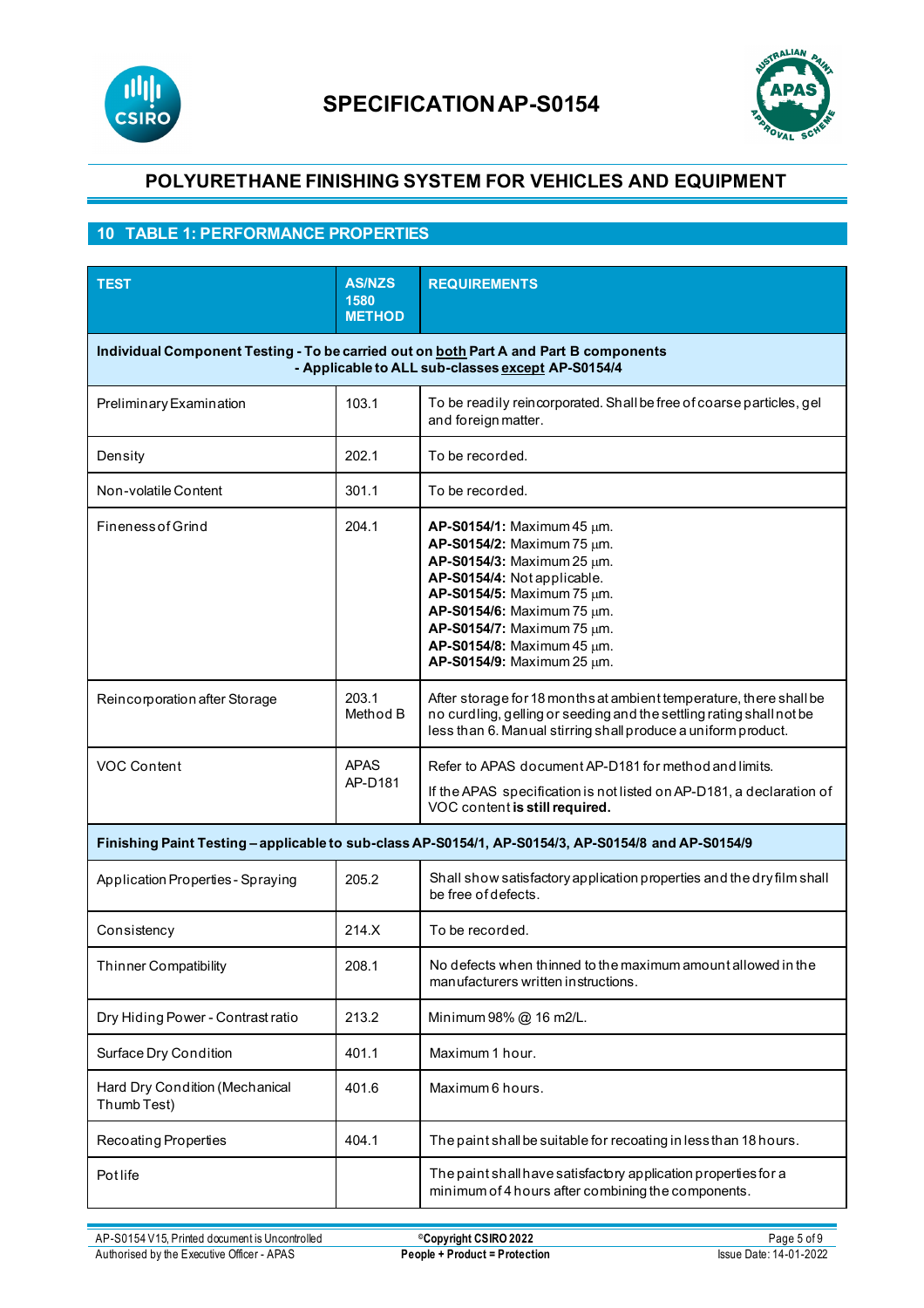



| <b>TEST</b>                                                                                     | <b>AS/NZS</b><br>1580<br><b>METHOD</b> | <b>REQUIREMENTS</b>                                                                                                                                                                                                                                                                                                                |
|-------------------------------------------------------------------------------------------------|----------------------------------------|------------------------------------------------------------------------------------------------------------------------------------------------------------------------------------------------------------------------------------------------------------------------------------------------------------------------------------|
| <b>Complete Coating System</b>                                                                  |                                        |                                                                                                                                                                                                                                                                                                                                    |
| Infra-red Reflectance                                                                           |                                        | Shall comply with the requirements of clause 11, Table 2 below.<br>Values shall be recorded.<br>Infra-red reflectance measurement may<br>employ any<br>$\bullet$<br>spectrophotometer having an integrating sphere detector with<br>spectral included and capable of measuring reflectance at 800<br>nm.                           |
| Bend test                                                                                       | 402.1                                  | After air drying for seven days, the film shall show no sign of cracking<br>or loss of adhesion after bending round a 6 mm mandrel.                                                                                                                                                                                                |
| Adhesion                                                                                        | 408.4                                  | Adhesion rating shall not be greater than 1.                                                                                                                                                                                                                                                                                       |
| <b>Scratch Resistance</b>                                                                       | 403.1                                  | Minimum 1000g.                                                                                                                                                                                                                                                                                                                     |
| Resistance to Impact - Falling Weight<br>Test                                                   | 406.1                                  | Minimum 4.5 joules.                                                                                                                                                                                                                                                                                                                |
| Resistance to Natural Weathering                                                                | 457.1                                  | After 12 months exposure at 45°N at a temperate site, no integrity<br>failure and ratings shall not be greater than:<br><b>Discolouration</b><br>Gloss Change<br>Chalking<br>Colour Change<br>Infra-Red Reflectance shall not decrease by more than 5% of the<br>initial IR reflectance.                                           |
| Specular Gloss                                                                                  | 602.2                                  | AP-S0154/1: $<$ 5 gloss units using the 85 $^{\circ}$ head.<br>AP-S0154/3: Between 7 and 10 units using the 60° head.<br>AP-S0154/8: $<$ 5 gloss units using the 85 $^{\circ}$ head.<br>AP-S0154/9: Between 7 and 10 units using the 60° head.                                                                                     |
| Colour - Visual Comparison                                                                      | 601.1                                  | Close colour match to the relevant colour reference:<br>Camouflage Green (Olive Drab): SAE AMS STD 595 Colour No.<br>34088.<br>Camouflage Brown: SAE AMS STD 595 Colour No. 30219.<br>Black: SAE AMS STD 595 Colour No. 37038.<br>Pilbara Brown: SAE AMS STD 595 Colour No. 30109.<br>Off White: SAE AMS STD 595 Colour No. 37875. |
| Finish                                                                                          | 603.1                                  | Shall be smooth, free of coarse particles, wrinkling or orange peel<br>and have a uniform gloss, colour and appearance.                                                                                                                                                                                                            |
| Resistance to Artificial Weathering -<br>Fluorescent UV - condensation type<br>instrument (QUV) | 483.2                                  | After 1000 hours (continuous alternating cycles of 4 hours UV @<br>60°C and 4 hours condensation @ 50°C), no integrity failure and<br>ratings shall not be greater than:<br>Discolouration<br>Gloss Change<br>Chalking<br>Colour Change<br>1                                                                                       |
| AP-S0154 V15, Printed document is Uncontrolled<br>Authorised by the Executive Officer - APAS    |                                        | <sup>©</sup> Copyright CSIRO 2022<br>Page 6 of 9<br><b>People + Product = Protection</b><br>Issue Date: 14-01-2022                                                                                                                                                                                                                 |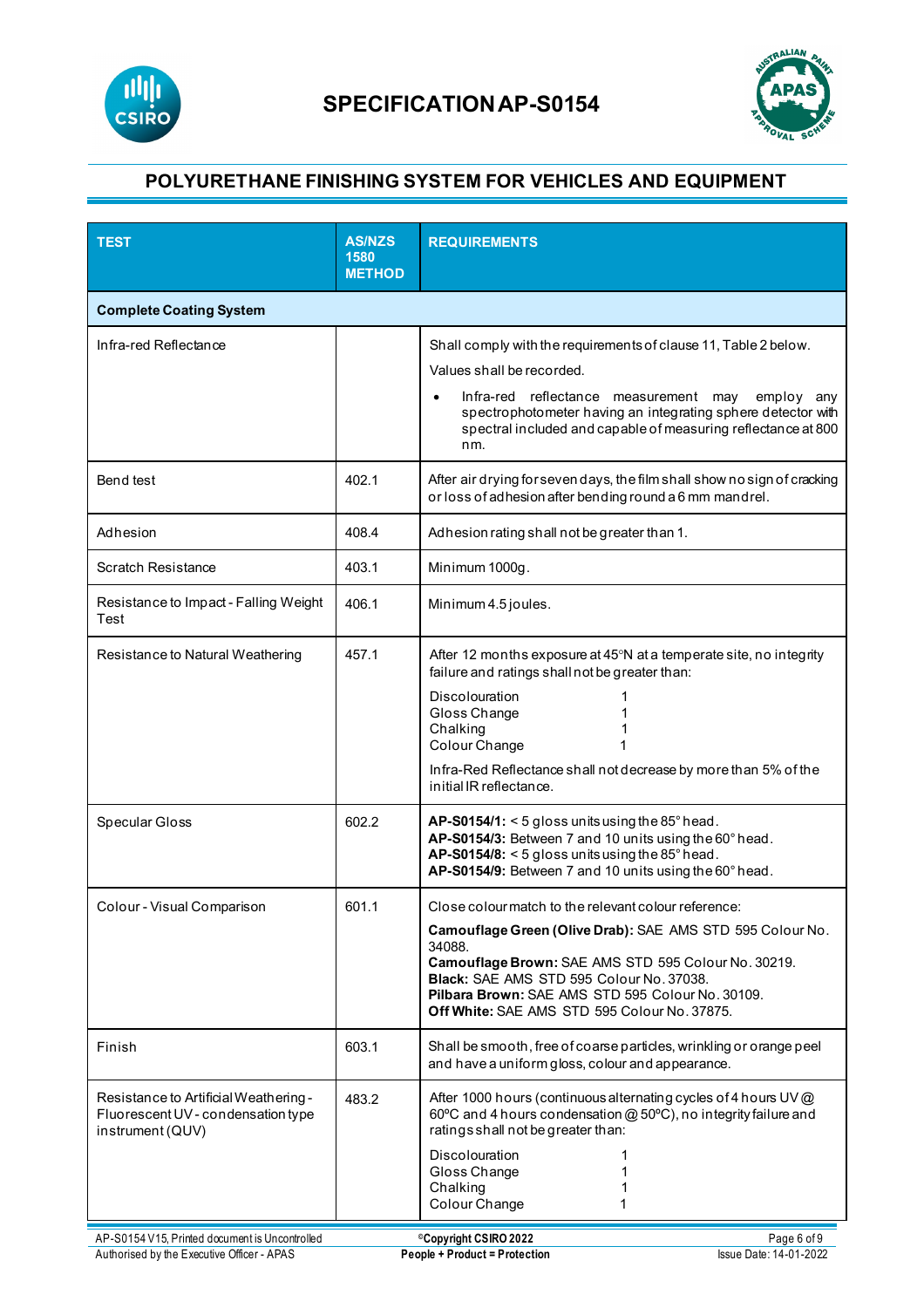



| <b>TEST</b>                                                                             | <b>AS/NZS</b><br>1580<br><b>METHOD</b> | <b>REQUIREMENTS</b>                                                                     |
|-----------------------------------------------------------------------------------------|----------------------------------------|-----------------------------------------------------------------------------------------|
| <b>Complete Coating System (Cont.,)</b>                                                 |                                        |                                                                                         |
| Chemical Agent Simulant Resistance                                                      | Clause 7,<br>Appendix.<br>A            | When immersed in both simulants, maximum mass gain shall not be<br>greater than 5.0 mg. |
| Resistance to Fluids<br>- Water<br>- Mineral Oil<br>- Petroleum Spirit<br>- Acetic Acid | Clause 8.<br>Appendix<br>B             | No change.<br>No change.<br>No change.<br>No change.                                    |
| <b>Chemical Agent Resistance</b>                                                        | Clause 9,<br>Appendix<br>С             | A maximum of 40 $\mu$ g of GF and a maximum of 180 $\mu$ g of HD to be<br>desorbed.     |

## **11 TABLE 2: INFRA-RED REFLECTANCE REQUIREMENTS**

|                  | <b>Conventional</b><br>Sub-classes AP-S0154/1 and<br>AP-S0154/3 only | <b>NIRR</b><br>Sub-classes AP-S0154/8 and<br>AP-S0154/9 only |
|------------------|----------------------------------------------------------------------|--------------------------------------------------------------|
| Camouflage Green | 40-50%                                                               | Greater than 60%                                             |
| Camouflage Brown | 20-30%                                                               | Greater than 70%                                             |
| Pilbara Brown    | 20-30%                                                               | Greater than 60%                                             |
| <b>Black</b>     | Less than $10\%$                                                     | Greater than 65%                                             |
| White            | No requirement                                                       | No requirement                                               |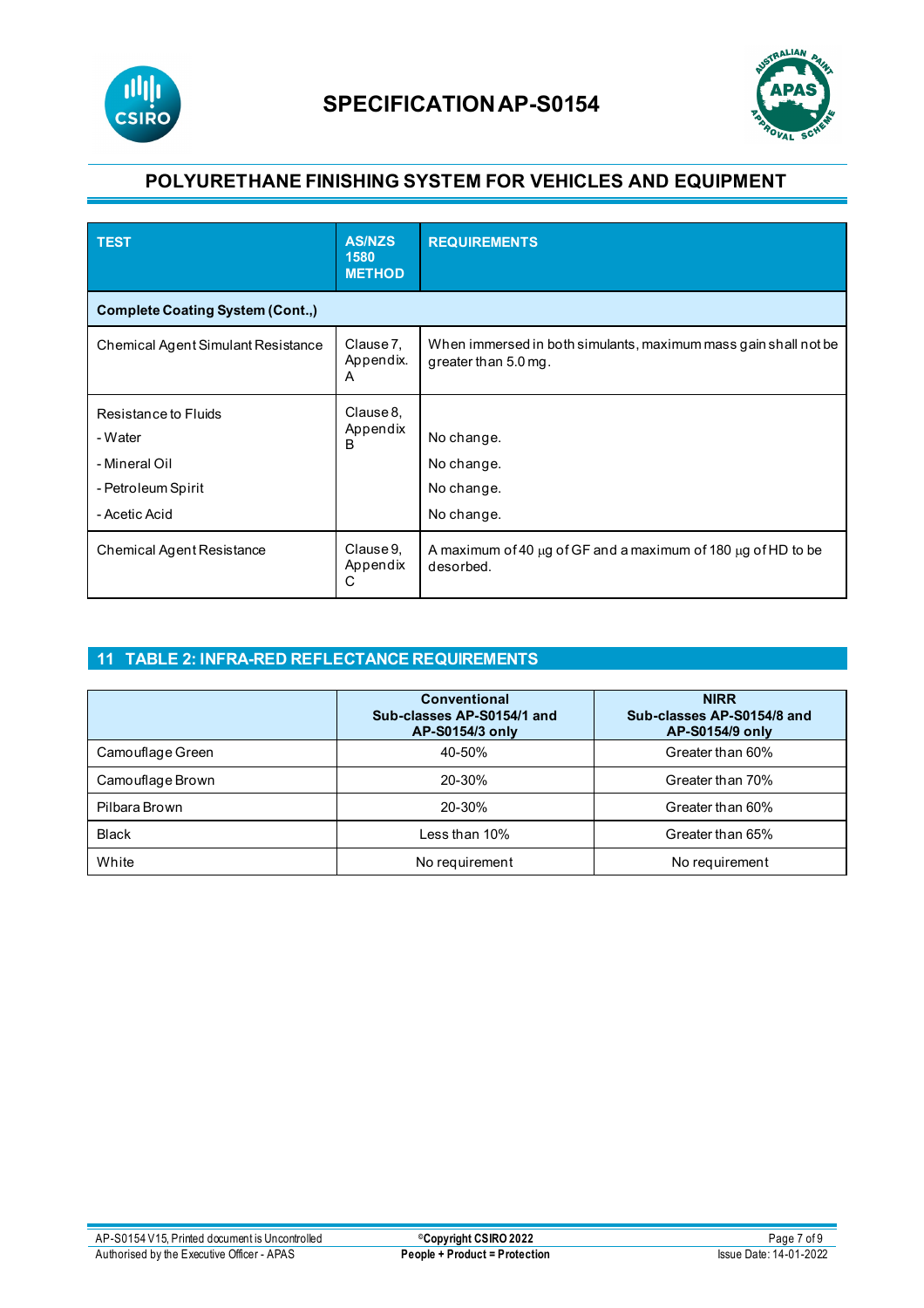

# **SPECIFICATIONAP-S0154**



## **POLYURETHANE FINISHING SYSTEM FOR VEHICLES AND EQUIPMENT**



## **FIGURE 1 - TEST APPARATUS**



## **FIGURE 2 - SAMPLING BUBBLER**

| AP-S0154 V15, Printed document is Uncontrolled | <b>©Copyright CSIRO 2022</b>  | Page 8 of 9            |
|------------------------------------------------|-------------------------------|------------------------|
| Authorised by the Executive Officer - APAS     | People + Product = Protection | Issue Date: 14-01-2022 |